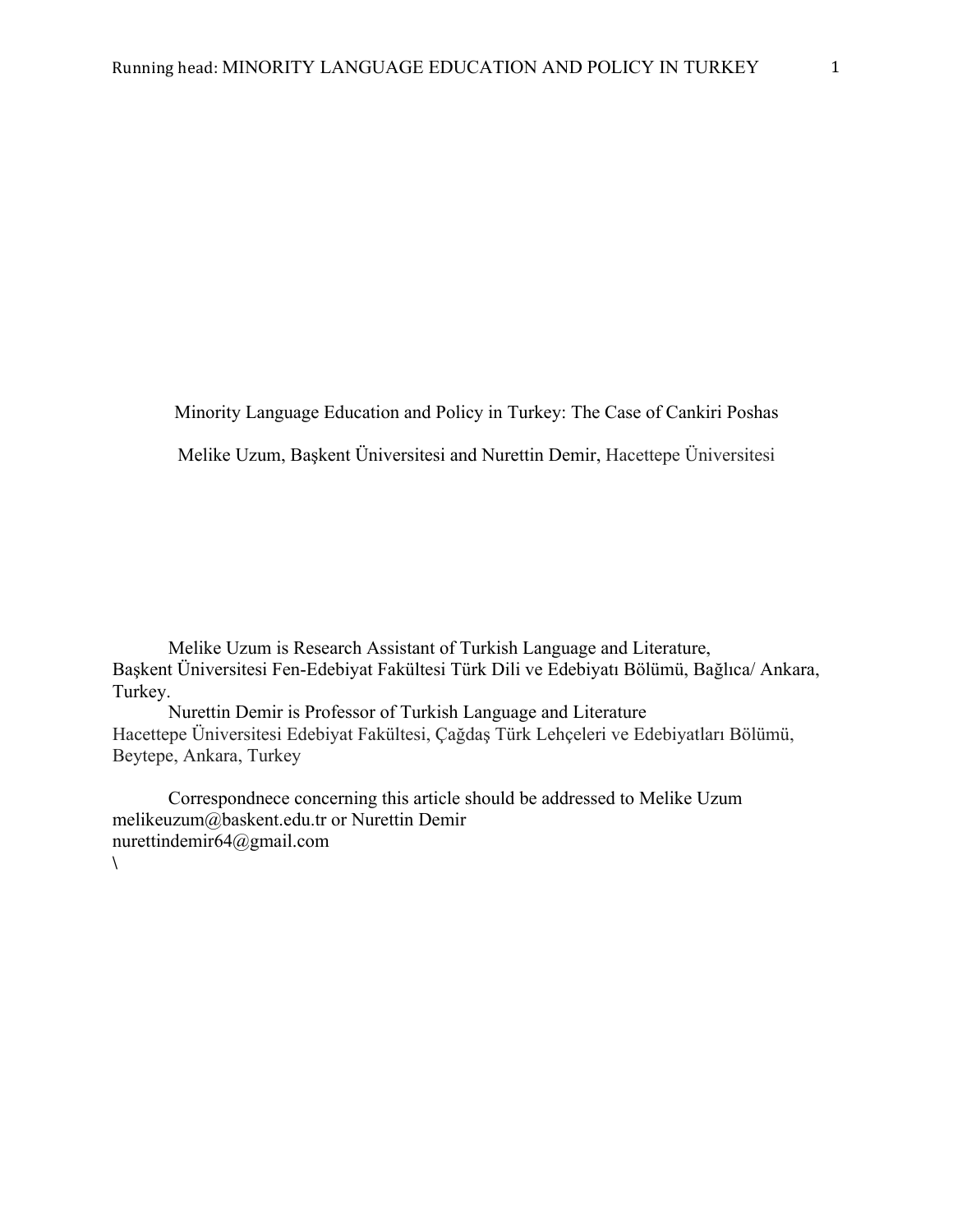#### Abstract

It is common to observe, within a given context, a group of people who differ from the majority of the community, in terms of appearance, lifestyle and traditions, and even their language. The focal group for this study is located in the middle of Anatolia, in the city of Cankiri, and is known as "gypsies" (*cingene*) by the general public, but self-identifies as "Poshas" (*Posa*). The motivation for this study comes from a linguistic field work on the language and culture of Poshas. Another source of motivation is the one of the authors' linguistic background combined with an interest in the language and culture of the Posha community, a community that neighbors her childhood home. We attempted to address the question whether the Posha community, living in partial isolation from the rest of the local people, had a distinct language. Although we were not immediately welcomed into the community, we were able to communicate our intentions for this research study, and eventually establish rapport. After our first few encounters, we were convinced that the Posha language showed distinctive qualities, making it a language, and not a dialect of Turkish (Demir & Üzüm, 2017).

Cankiri Poshas are a bilingual community. They speak the Posha language within the community, enabling the transfer of cultural knowledge from one generation to another. However, children in the Posha community currently face challenges in acquiring this language, because of political and social issues. Additionally, the Posha language has a limited lexical repertoire, hindering discussion of some topics, and it does not have a written form. According to the vitality and endangerment criteria determined by UNESCO, this designates Posha as an endangered language. Because the Cankiri Poshas are a bilingual community, with a relatively low level of education, the present study addresses such questions as: How is the Posha language affected by Turkish (the language of education)?, how does language policy impact the Posha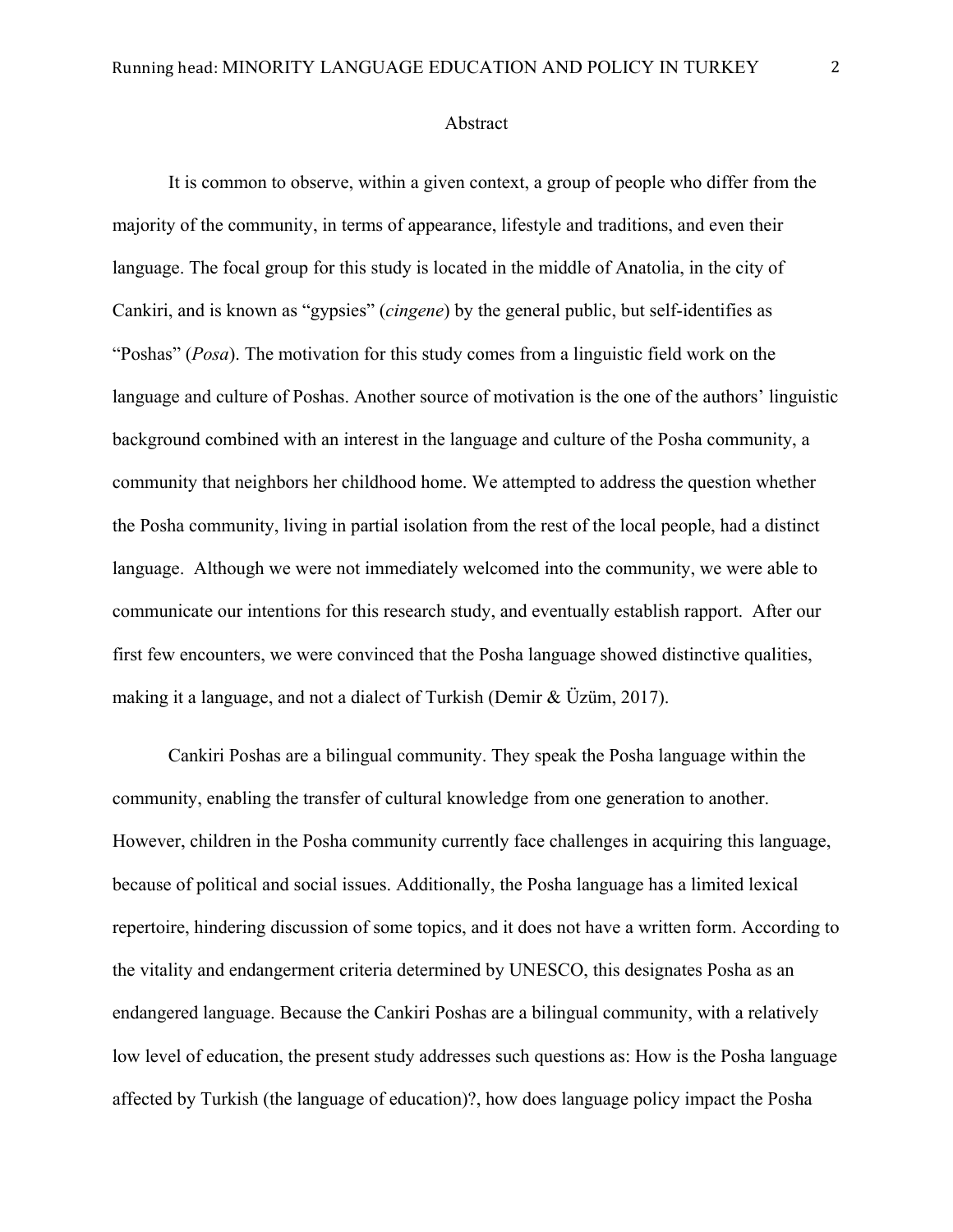language?, why do many Poshas not continue their education beyond secondary school?, and how does the isolation of the community affect students' school preferences after elementary school? In addition, we will use the Posha language as an example to briefly discuss the process of how a language becomes endangered, when it is not used in formal education.

*Keywords:* language acquisition, bi-lingual, endangered languages, Posha language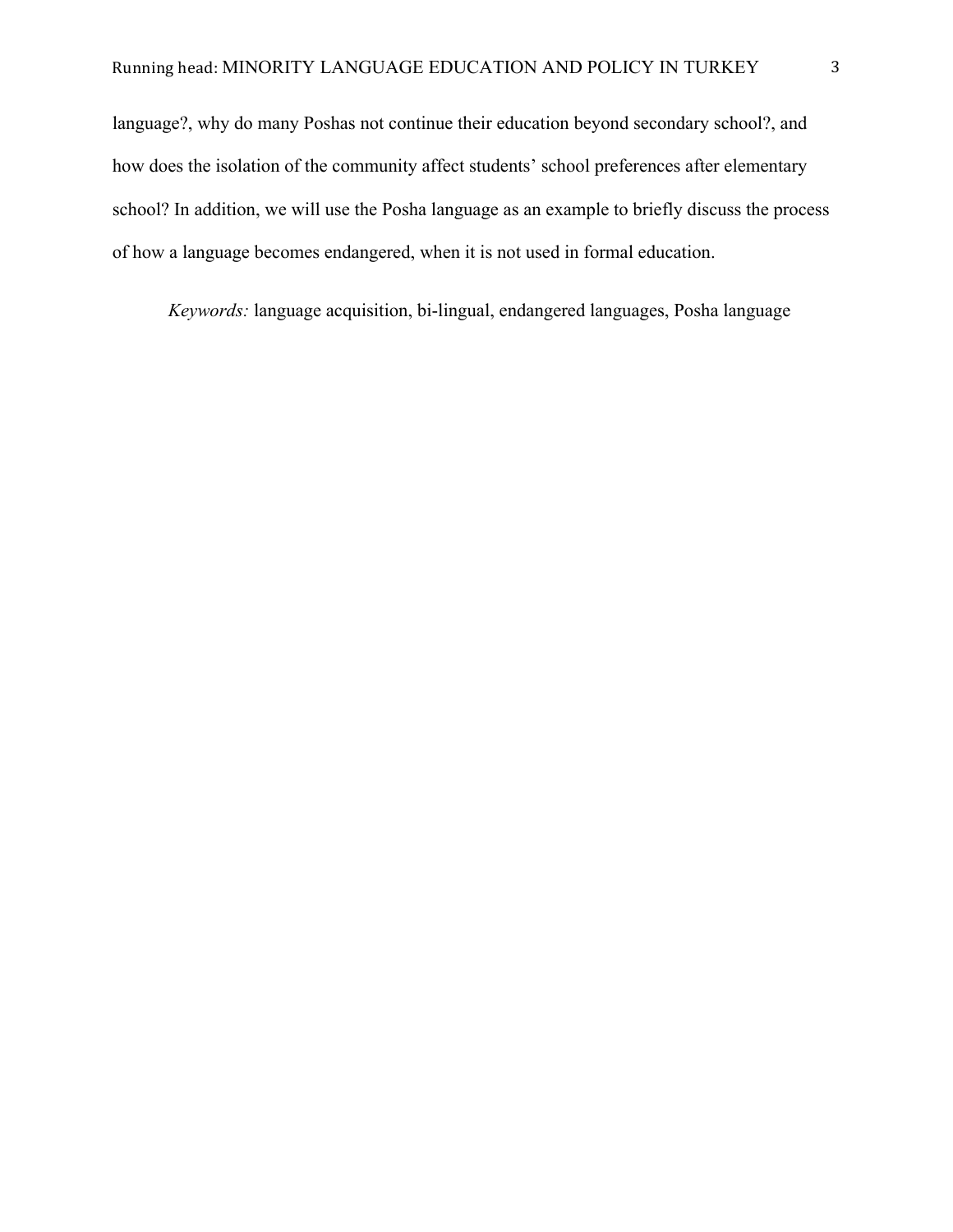Minority Language Education and Policy in Turkey: The Case of Cankiri Poshas

## **Introduction**

In this paper, we briefly overview the local languages in Turkey, and discuss more specifically the case of Poshas, a minority community in Cankiri; the status of their language and their educational problems. Cankiri is a small city located in the middle of Anatolia and to the north of Ankara, the capital of Turkey. The Posha community, with approximately 2000 members, lives on Alibey Street, in a neighborhood north of the city center. The data for this paper were collected through observations, audio and video recorded interviews and field notes. The study was funded by the Turkish Science Foundation (TUBITAK) as an empirical research project, with the funding number 112R021, in an effort to explore the language and culture of the Posha community, from 2011 to 2014.

The Posha language will be explored in light of the literature on endangered languages and language death, as well as the educational problems of Posha youth. It is important to note that the Posha language is not used in schools and there are not any qualified people to teach the Posha language or produce language learning materials. Poshas are few in numbers and their literacy rate is typically low. In addition, there is no awareness, efforts, or resources to teach Posha at schools. For these reasons, we will not make any attempts in this paper to argue for education in Posha students' first language, or for how Posha language should be taught. Instead, we will discuss the linguistic minorities in Turkish sociocultural context and the educational opportunities afforded to these minorities and how the language of education affects other languages spoken in Turkey. We will also emphasize the need for further research to document the linguistic repertoire of Posha language through ethnographic studies, in order to maintain its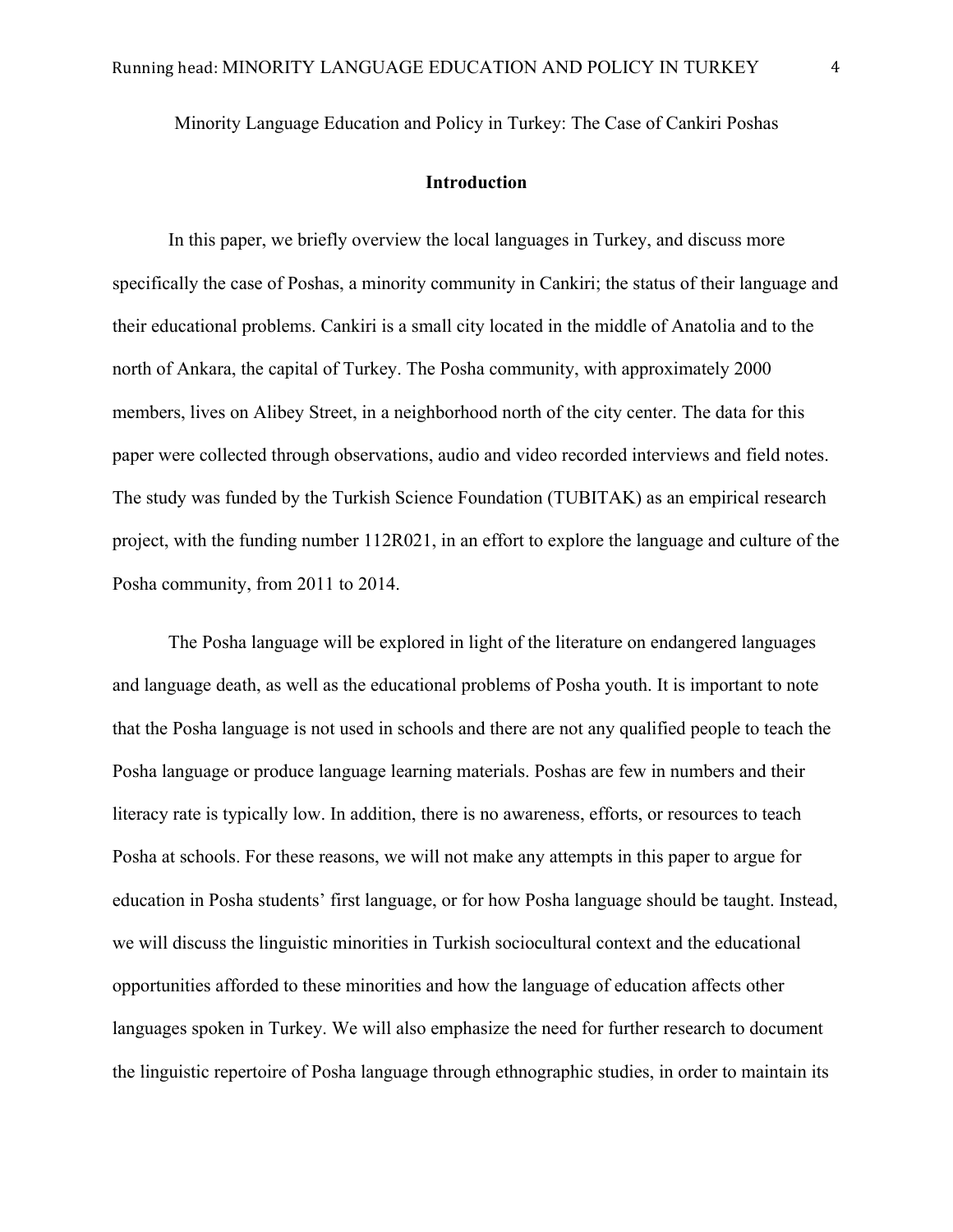continuity. For this study, we aimed to interview with various informants at different ages from 5 to 75, gender, language proficiency, and education levels. In terms of data collection, participants were informed about the objectives of the study and invited for an interview. They agreed to meet with us in their house and address our questions in an informal conversation.

# **The Ottoman Heritage**

The Turkic speaking people lived through the history from the China to the wester Europe, from Siberia to the Persian gulf in a multilingual environment. Even the Ottoman Empire (1299-1922) preceded the Turkish Republic, was a multilingual, multiethnic, and multicultural state. Despite the diversity, there was a basic division between Muslims and non-Muslims within the Ottoman population. According to a nation based categorization, Armenians, Greeks, and Jews made up what was known as *milel-i selase*, or "the three nations." Ideologies such as Ottomanism, Islamism, and Turkism emerged during the collapse of the Ottoman Empire, in an effort to keep the empire and its people united, but none were successful. At the end of World War I, the absolute collapse of the Ottoman Empire opened a path for the Turkish Independence War, and the subsequent proclamation of the Turkish Republic. The foundation of the Turkish republic was confirmed and recognized by the European countries with the Lausanne peace treaty, which was signed on July 24, 1923 in the city of Lausanne, Switzerland.

Although not as linguistically and culturally diverse as was the Ottoman Empire, the Turkish Republic is also comprised of a multilingual and multicultural population. In the Lausanne treaty, people of the republic were defined through a religion based definition, similar to the Ottoman concept of *millet* (nation). For example, the non-Muslim minorities such as Armenians, Greeks, and Jews were recognized as minorities, and their language rights were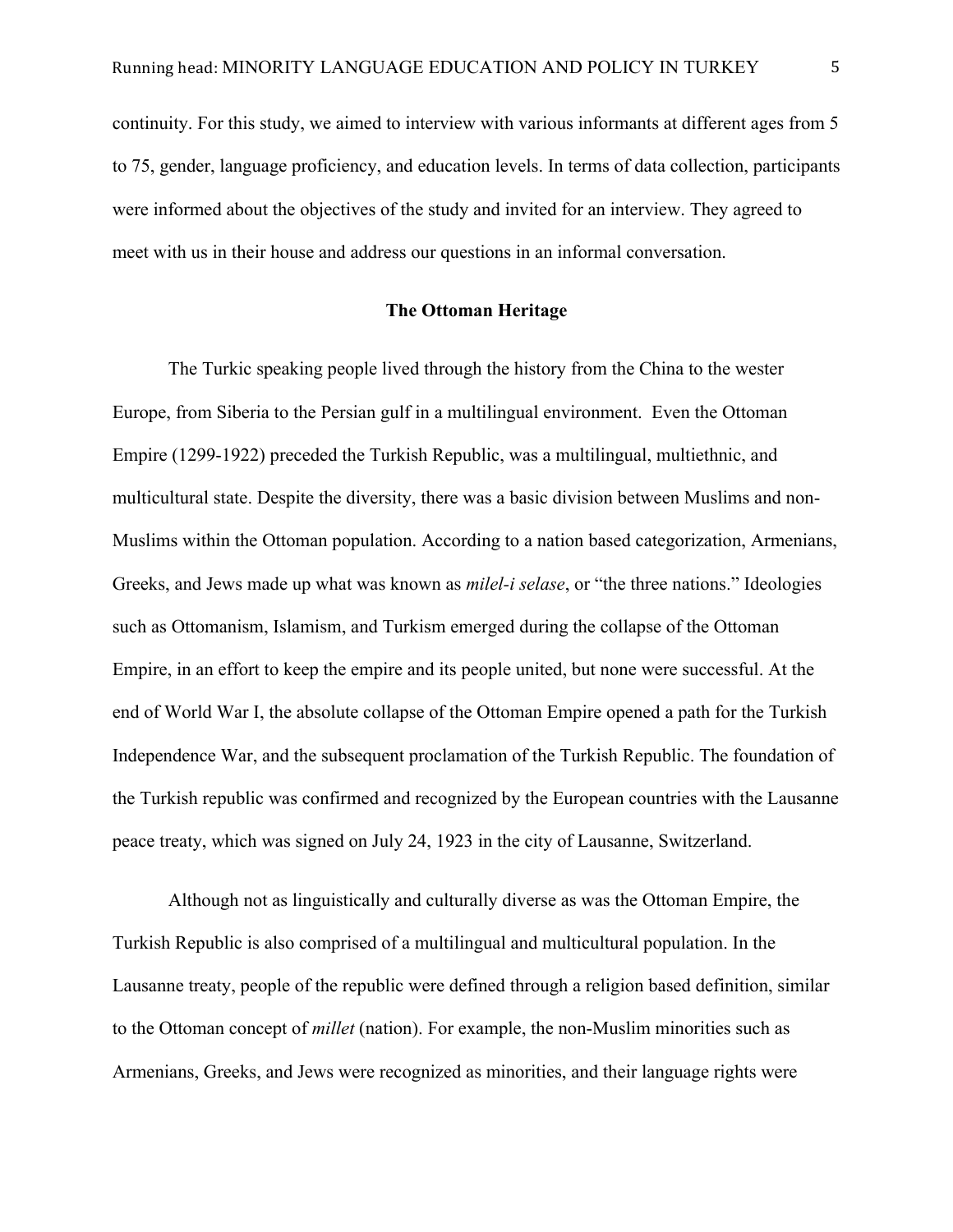identified in articles 39, 40, and 41. In spite of the religion-based definition of minorities, the language rights of Turkish nationals who were not defined as a minority were also identified in the treaty. Article 39 in the treaty is as follows:

Turkish nationals belonging to non-Moslem minorities will enjoy the same civil and political rights as Moslems. All the inhabitants of Turkey, without distinction of religion, shall be equal before the law. Differences of religion, creed or confession shall not prejudice any Turkish national in matters relating to the enjoyment of civil or political rights, as, for instance, admission to public employment's, functions and honours, or the exarchate of professions and industries. No restrictions shall be imposed on the free use by any Turkish national of any language in private intercourse, in commerce, religion, in the press, or in publications of any kind or at public meetings. Notwithstanding the existence of the official language, adequate facilities shall be given to Turkish nationals of non-Turkish speech for the oral use of their own language before the Courts (Republic of Turkey Ministry of Foreign Affairs, 1923).

In spite of the conditions listed in the treaty, several problems have emerged within the signing countries, regarding the treatment of religion based minorities and those who see themselves ethnically and socially different from others. For example, the Turkish minority in Greece and the Muslim minorities who speak a different language in Turkey have come across several problems with the use of their language (Demir, 1996; Demir & Weber ,1996, Demir & Yılmaz, 2014). The treatment of minority languages in Turkey shows variation depending on context. In 1925, Jews waived their language rights (Kılıç, 2010, p.181; Toktaş, 2005, p. 398).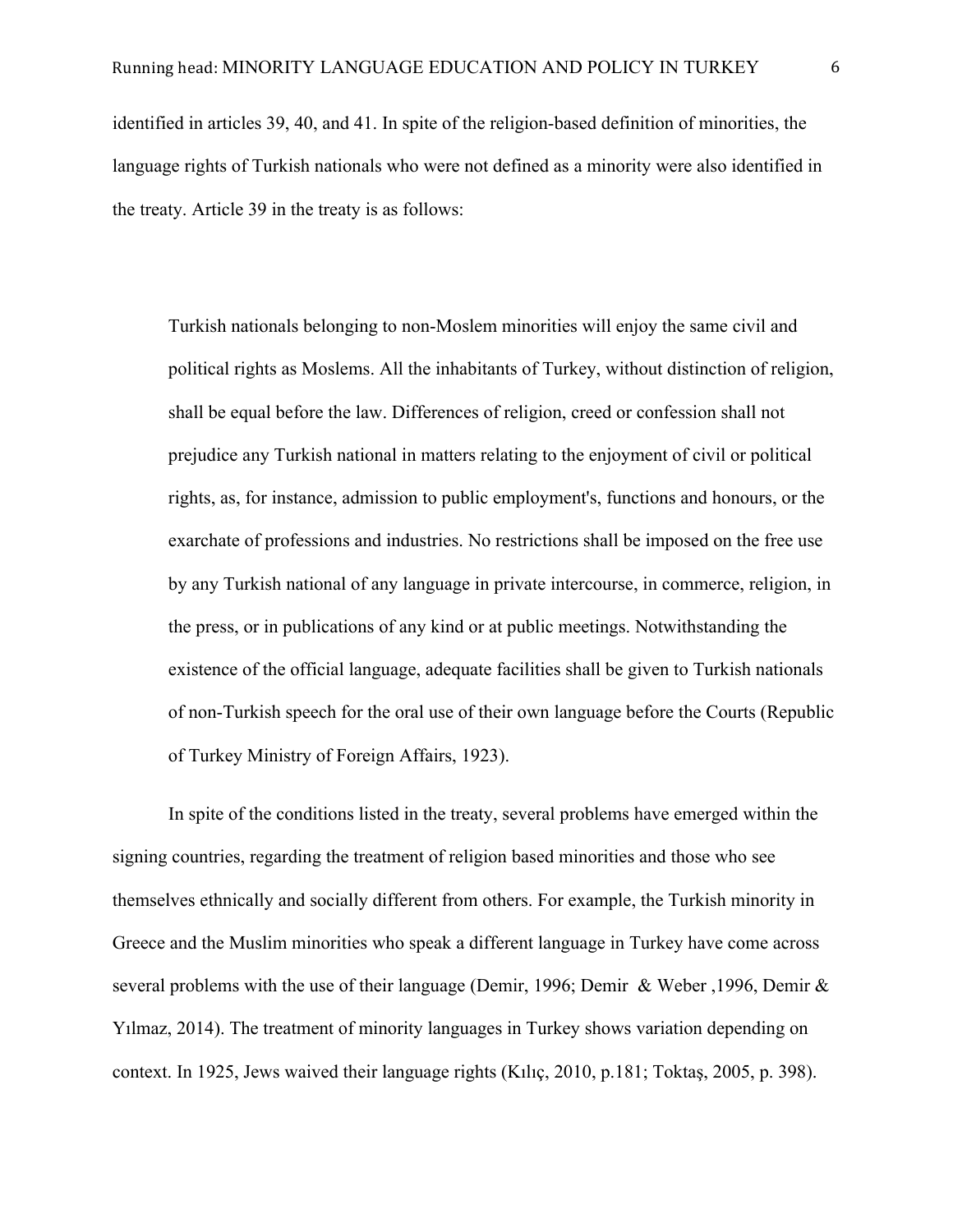Since 1928, "Speak Turkish" campaigns have fueled and emphasized the expectations for minorities to speak Turkish (Akdoğan, 2012). However, in the last few years, there is a much less stringent environment, and there have been several efforts and initiatives to teach local languages. With the laws passed on July 30, 2003, the obstacles that prevented the instruction of local languages were removed. On February 4, 2007, *Resmi Gazete* (the official announcement of new laws) presented bill 5580, titled "Private Education Institutions," allowing private institutions to identify any language as the language of instruction. Based on this law, bill 28239, titled "National Education, Private Education Institutions", revised the status of instructional languages in minority schools (Ministry of National Education, 2012). In item 50:

(2) In these schools, the ministry of education decides on which courses can be taught in languages other than Turkish, considering the curriculum and activities of the schools in affiliated countries. The types of these courses and their curriculum can be further revised in the same manner.

(3) The ministry of education decides on the number of weekly hours of instruction in a language other than Turkish as well as the weekly hours of instruction in Turkish.

Beginning in 2012, students in grades 5-8 were offered an elective course titled "The Living Languages and Dialects". The languages taught in these courses included Caucasian and Indo-European languages like Kurdish, Zaza, Laz, Adyghe, Abkhaz, and Georgian. In 2017, Bosnian and Albanian were also added to the curriculum. In addition, for the high school entrance exams, the religion questions were edited in content, as well as in language, to address a variety of minority groups. This included optional questions on Judaism, in Turkish, in 2014, and on Christianity, in Armenian, in 2015. However, our focus group, Poshas, differ from these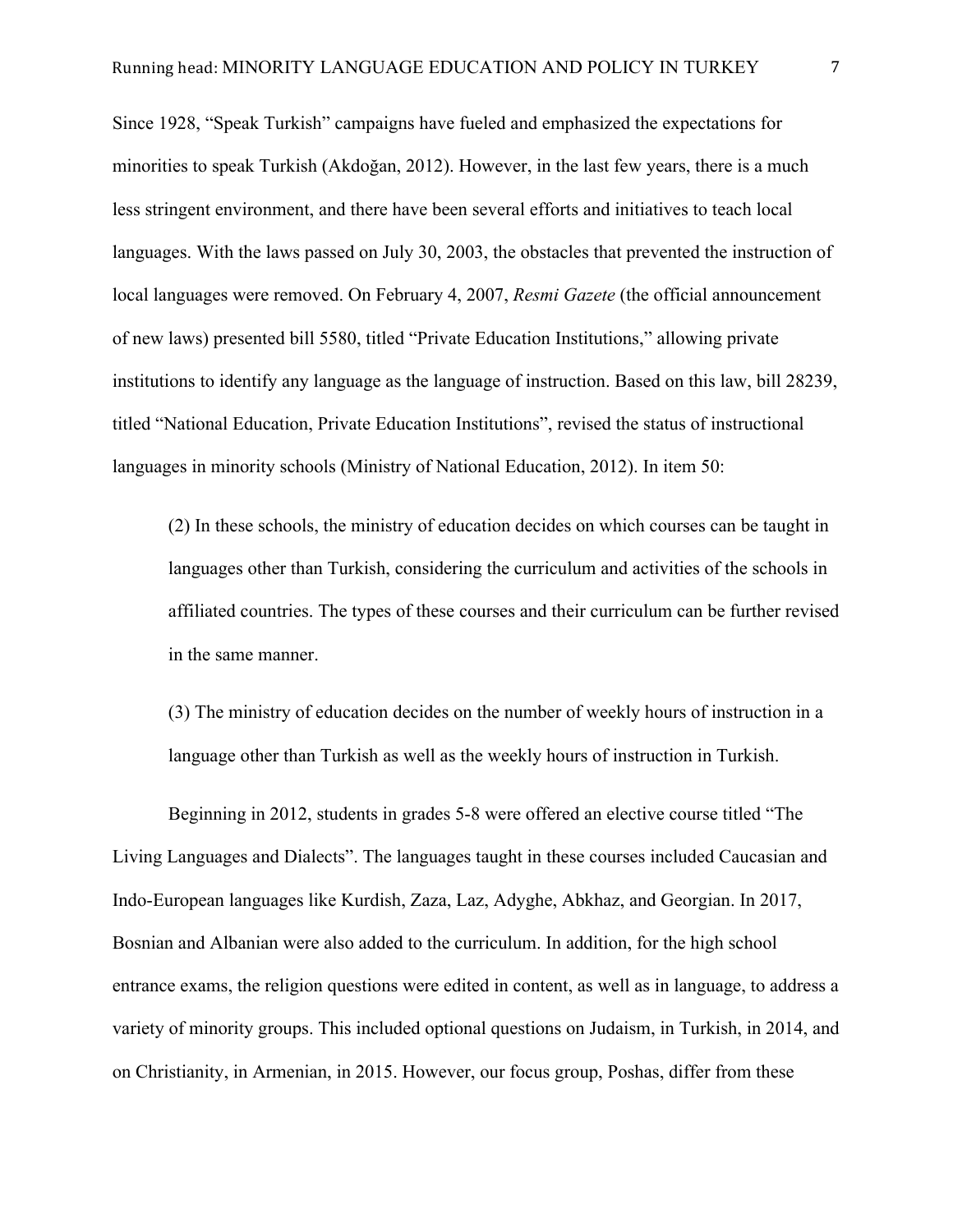minority groups due to their sociocultural context (e.g., living in small groups, permanent or mobile residents). Most importantly their low literacy rate and educational problems impact their living conditions. Being bilingual has been problematic for this group, and their isolation from others has prevented their access to the possibilities that the modern world offers. The only way to address these difficulties is through literacy and education.

# **The Status of Minority Languages in Turkey Today**

Modern Turkey inherited a multilingual and multicultural diversity that is beyond the sum of the whole European continent. Although there is limited research and data documenting the status of local languages in Turkey, there are some resources available to form an initial database. For example, the web-based database www.ethnologue.com outlines the linguistic profile of Turkey in the following statement: "The number of individual languages listed for Turkey is 40. Of these, 39 are living and 1 is extinct. Of the living languages, 15 are indigenous and 24 are nonindigenous. Furthermore, 5 are institutional, 16 are developing, 6 are vigorous, 10 are in trouble, and 2 are dying." (Simons & Fennig, 2017). The dying languages mentioned here are Domari and Syriac. Another reputable source that explores endangered languages is UNESCO and its *Atlas of the World's Languages in Danger*, which lists 18 languages in Turkey.

A major factor that fuels the linguistic diversity in Turkey is the ongoing immigration of Turkish speaking communities from the former Soviet Union, the Balkans, China, Afghanistan, and Iran. As a result of this series of immigration movements, Turkish have close contact to other Turkic languages like Kazakh, Uighur, Uzbek etc. Furthermore, in Turkey, Turkish has intensive contact to large language families such as Indo-European languages, Semitic languages, and Caucasian languages. In Europe, on the other hand, there are two major language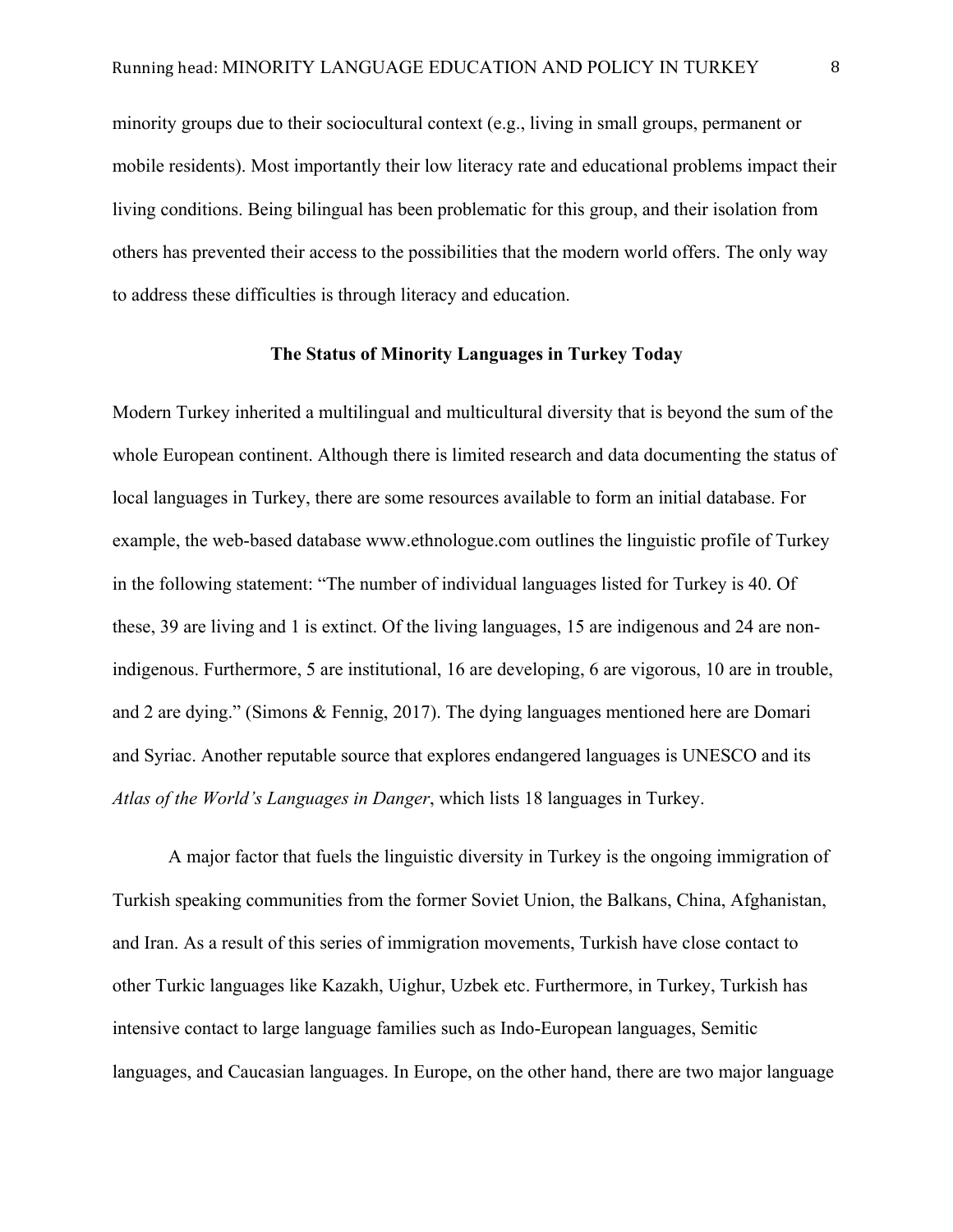families, Indo-European and Uralic, in addition to Basque, which is not considered part of a specific language family, Maltese, and Turkic languages (Haig, 2003, p. 170-173). But in Turkey, there has been limited research on local languages. The reasons behind this may be explained with several factors that are beyond the legal limitations: a) the shortness of researchers in field of minority languages, b) the fear of discrimination for researching a language other than the major language, and c) limited career opportunities in the study of local languages. Therefore, local languages that are struggling for survival due to increasing migrations and urbanization movements are facing extinction in Turkey, similar to the situation in many other countries.

In the last decade, language problems have permeated the political discourse and helped create some public awareness. As a result of changing language policies at the national level, there have been some initiatives to research, document, and teach the local languages in Turkey. New teacher training programs have been introduced to train teachers for the instruction of these local languages. For example, on December 10, 2009, "The Institute for Living Languages and Dialects" was established at the University of Mardin Artuklu. There are also programs on local languages at this institute. However, these initiatives focused only on Syriac, Kurdish, and Arabic languages. It is important to increase the number of such initiatives and institutions, expand their focus to include many other languages, and to study endangered languages that are facing extinction.

### **Poshas of Cankiri**

There is limited literature on Cankiri Poshas. In his village inventory studies, conducted 1963-1971, Andrews (1989) explores communities in his work titled "*Gocebe ve Gezginci*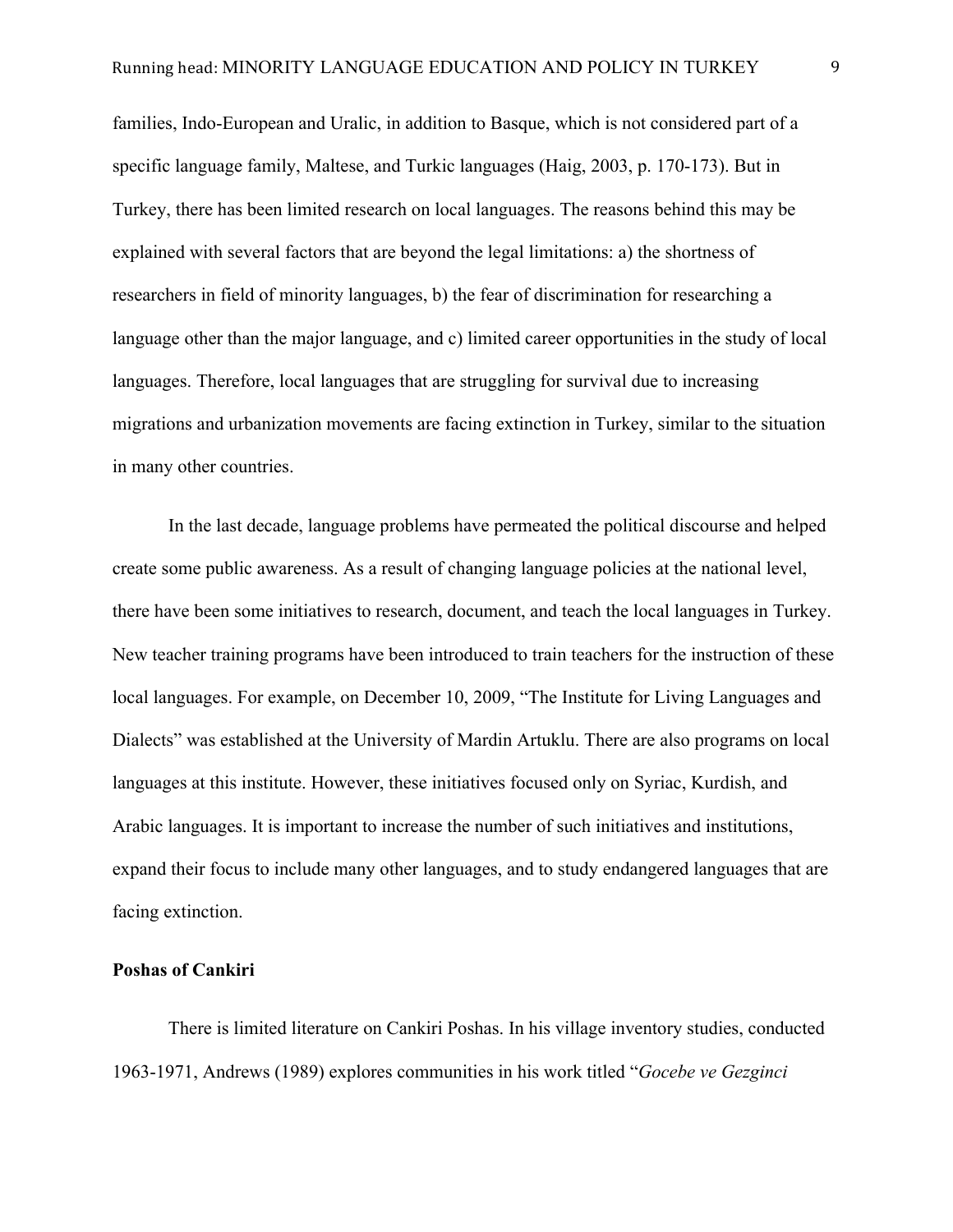*Cingeneler*," (Nomadic Gypsies), listing 75 gypsy families in Cankiri who do not own land, and calculating their total population as 381. According to the same source, there is a total population of 280 gypsies who do not own land in a village. Andrews lists the cities where Poshas are located, including Artvin, Erzurum, Kars, and Rize, but he does not mention Cankiri (p. 368- 369). Despite this exclusion, it is assumed that the community living in Cankiri, who are known as gypsies to local people, is a part of Posha community, as they choose to define themselves as Poshas (see Demir & Üzüm, 2014, 2017).

The last census that included questions regarding a mother tongue, was conducted in 1965 in Turkey. According to the results, in Cankiri there were 158 Kurdish, 3 Armenian, 2 Laz, 1 Greek, and 1 Arabic speakers (Buran & Yüksel Çak, 2012, p. 254). Today, according to the local public who live in the same street with Poshas, Posha is the only non-Turkic language spoken in Cankiri. The fact that Poshas speak a different language is not commonly known outside the Posha community.

Cankiri Poshas define their language as Posha or *dilce,* which could be translated as "according to our language." In Turkish, *dilce* includes the word "language" and the –*ce* equative suffix, to give the meaning of "according to, like, in the manner of" etc. In ethnic groups, language is critical as it is tied to one's identity. Speakers might perceive speaking only the dominant language as a betrayal to the community they belong to, yet not speaking the dominant language as a sign of being uneducated and simple minded (Trudgill, 2000, p. 106). This also applies to Cankiri Poshas. In their own words, they view speaking Posha as being uneducated and uncultured. For this reason, they encourage their children to speak Turkish. On the other hand, children report that they wish to learn to speak Posha to better communicate with their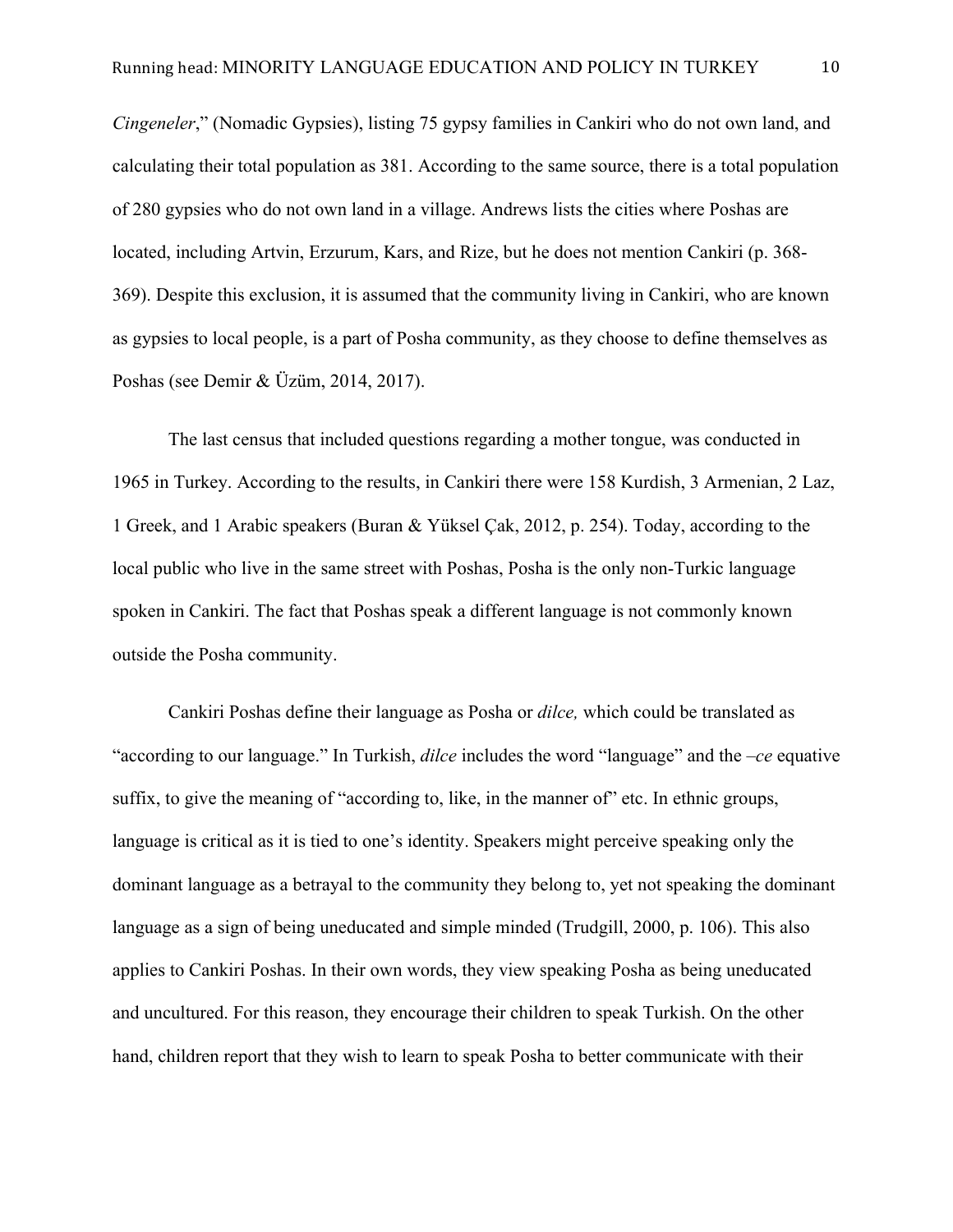parents. Children sometimes start their sentences in Turkish and end in Posha. This is a further indication of efforts to maintain an ethnic identity that is tied to the mother tongue.

# **Poshas as a Bilingual Community**

Cankiri Poshas are a bilingual community. The speakers of the Posha language show diversity in terms of their language proficiency, age, gender, and life styles. Proficiency in Posha is especially low in the young generation. Although there were a number of migrations to other cities, Cankiri Poshas continue to live together in their community. In multilingual communities, living together as a group, in-group marriages (endogamy), and cultural ceremonies are critical to maintain the endangered languages. A desire to maintain their language and culture is an important reason behind their tendencies to live together as a community. Living as a large group fuels and motivates the maintenance of their language and culture; however, it is an individual's choice to live within the group or separately (Gibbos & Ramirez, 2004, p. 72). This preference also determines their choice of language. A speaker might wish to be in a place where they can speak their mother tongue as we have observed in Poshas, or they might prefer to speak the major language at the expense of their mother tongue.

Cankiri Poshas live in isolation from the general population. This could be explained with their preference to live away from the pressure of society and live within their own linguistic and cultural characteristics. Marriages inside the group, meaning a Posha marrying another Posha, are quite common. Poshas refer to monolingual Turkish speakers out of the community as *Tarti* and *Poo* and they differ from Turkish speakers in other qualities as well such as appearance, accent, and clothing.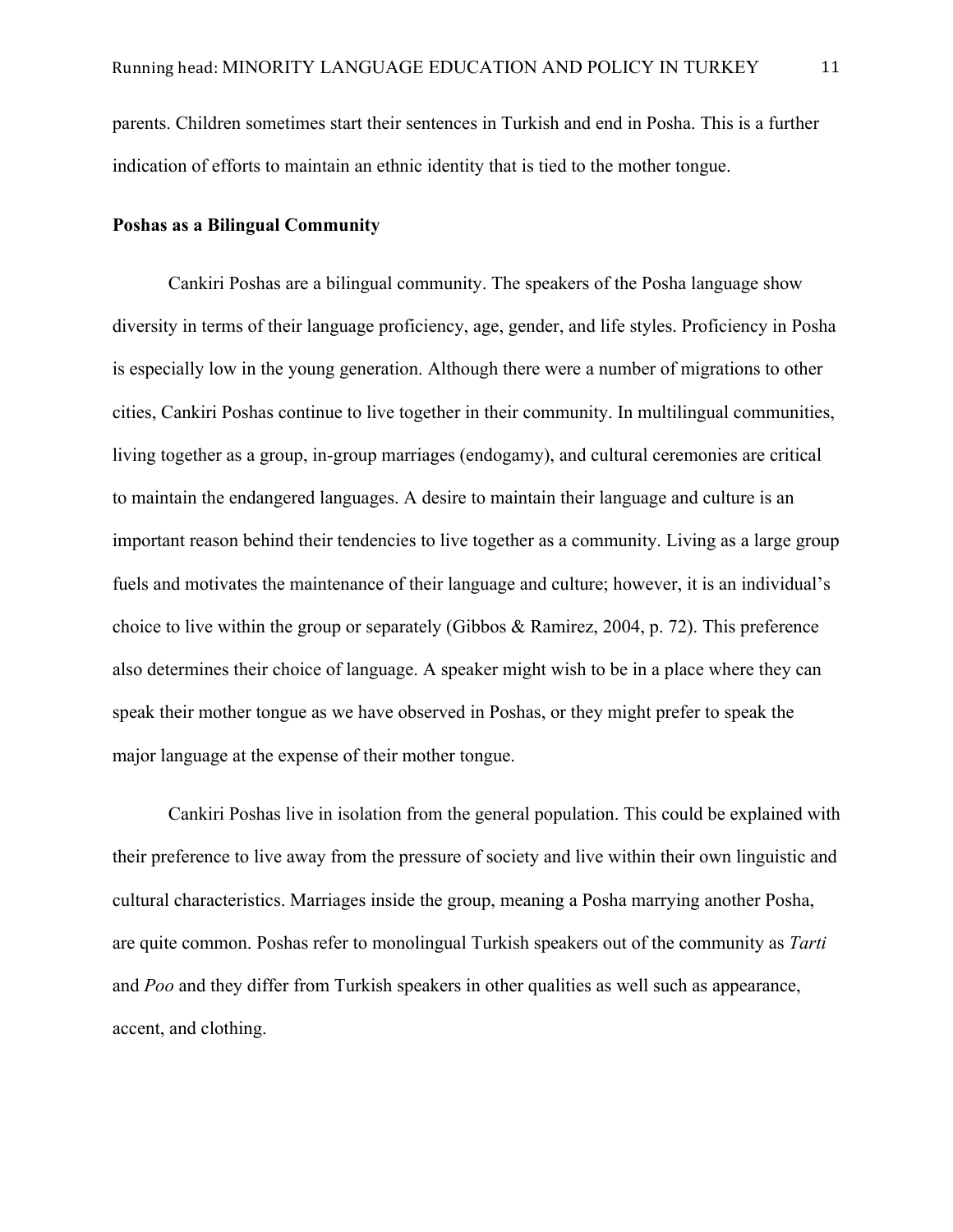It is apparent that there are several reasons Poshas choose to be a bilingual community. First, they cannot always express themselves comfortably in the dominant language. This notion is especially visible when they are tired, upset, afraid, or in other emotional moments. For example, during our fieldwork, one of our contacts screamed at her grandchild in Posha when the child was about to hit her with a *zinar* (a long sharp rod used in sieve making). In another example, when they recount an upsetting story in Turkish, they get emotional and use words like *Marik marik ah marik can tatli işte*, "mummy, mummy, o mummy, life is sweet, here" switching to the word *marik* (mummy) in Posha, within an otherwise Turkish sentence.

A second reason is social status. Poshas view Turkish as more acceptable and prestigious than Posha. During our fieldwork study, one of our female contacts recounted a story of a job interview. During the interview, she spoke Turkish and perceived that the interview was going well. However, at the end of the interview her sister approached them and asked her a question in Posha. Our informant told that the interviewer's face changed when they witnessed this interaction, and the interview came to an end. She was not offered the job and believes that the interaction with her sister was a critical moment in the interview. For this reason, they believe that speaking Posha lowers their social status, and their mother tongue actually works against them.

A third reason for their choice to be a bilingual community is the absence of a written form of their language. Posha is only an oral language and Poshas use Turkish for written communication. For example, our informants were extremely surprised when they saw that we transcribed our interviews in Posha. They did not think that their language could be written. As we transcribed the interviews in the Latin alphabet, there were cases in which a letter did not match with a sound they made. The fact that Posha language does not have a written form is not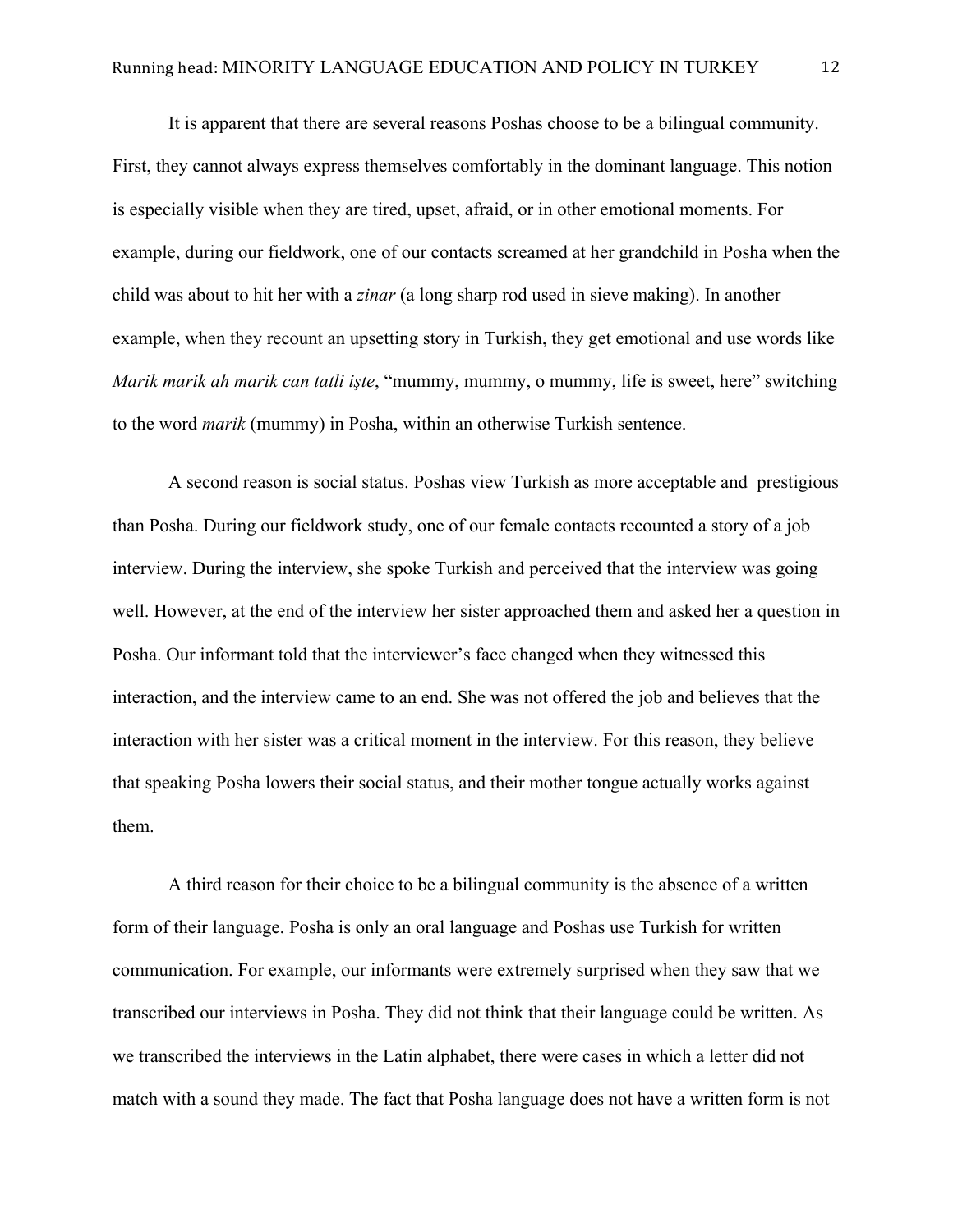perceived as a drawback by the speakers. However, they value numbers especially because they engage in business. A basic mathematical knowledge is common even among those who do not speak Posha as well or who are illiterate.

We also observed that Posha was used as a secret language from time to time. During our field study, our informants explained that sometimes Posha saves them from difficult moments: *Allah kötü gün vermesin hemen bir gizli lafımız olunca konuşuruz. Bu dil adamı kurtarır.* "May God protect us from bad days, if we have a secret to say, we do it in Posha. This language saves us." However, it was apparent that keeping the language secret was mostly due to their wish to be accepted into the general population. They do not want the general public to know that they speak a different language. When they are asked explicitly about who they are by outsiders, they respond *Biz Çankırılıyız. Başka dilimiz de dinimiz de yok. Türkçe gonuşuyoruz. Hepimiz Türküz, Müslümanız.* "We are from Cankiri. We do not have another language or religion. We all speak Turkish. We are Turks and Muslims." A similar case was observed in a different study conducted in Bodrum Milas on Selimiye Street, in 2006, when a Romani informant emphasized the statement in her responses *Hepimiz Turkuz ve Muslumaniz,* "We are all Turks and Muslims" (Marsh, 2008, p. 23).

Posha's major livelihood is business. While some families travel to nearby villages and towns selling carpets and rugs in their vans, many other families have shops known as *Cingan Arastasi* "Gypsy bazaar" in Cankiri. In their business dealings, they interact with people outside the Posha community. During their interactions, they can speak Turkish comfortably, with a slight accent. While they do not speak Posha in their business selling goods, they may use it when they are buying goods from others. For example, when they are shopping at the local market, they may call a product *isiyik kesh,* "it is bad" in Posha, to alert each other that the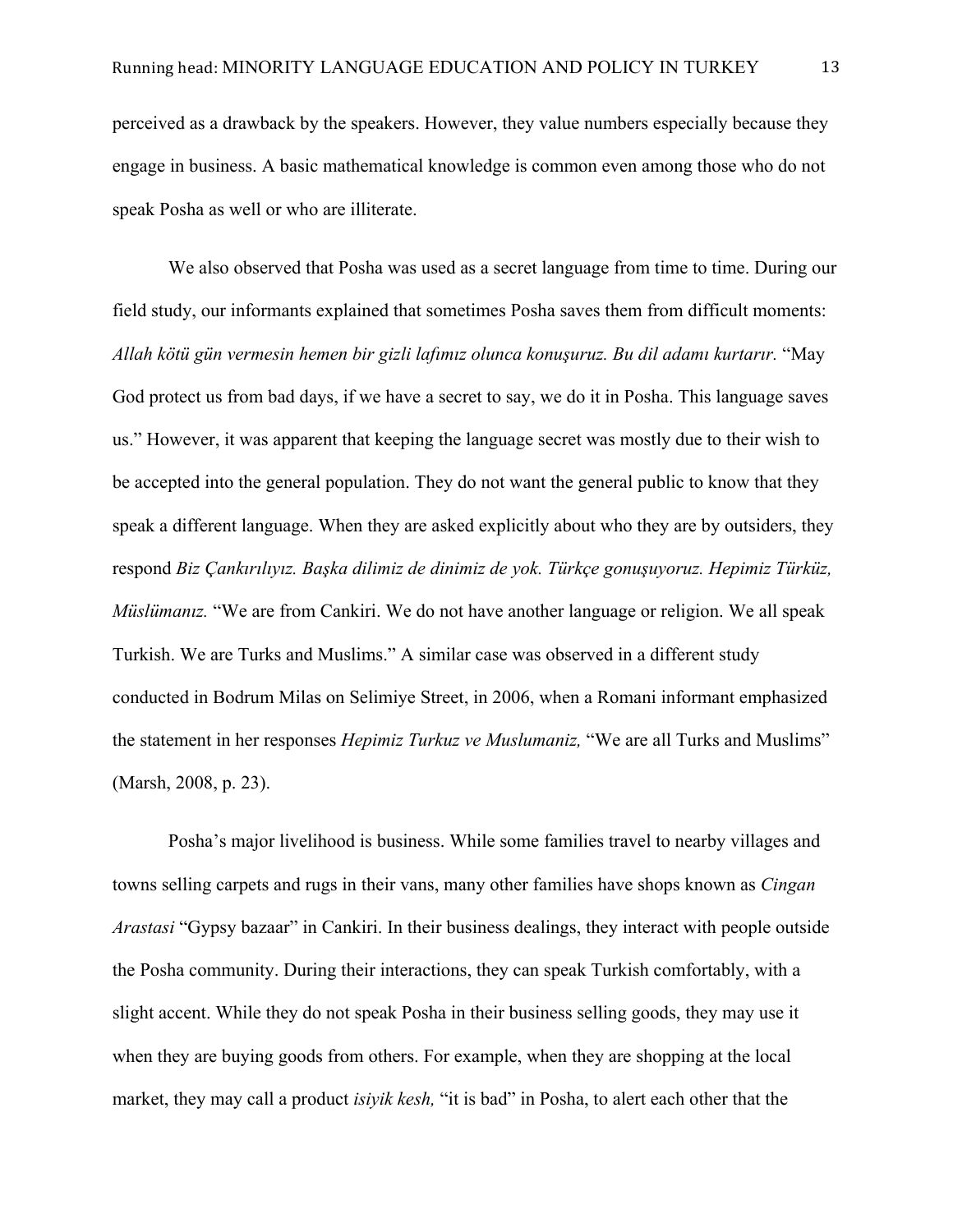product is bad, without offending the seller. They recount stories that sometimes sellers get upset and warn them saying, "do not switch to the second channel," using a TV metaphor. In our field interviews, when we visited the *Cingan Arastasi* consisting of Posha shopkeepers and asked questions about the Posha language, Poshas that we met for the first time told us that there was not such a language, in an effort to keep their language secret.

One of the most important reasons why Poshas live in a bilingual community, but abandon their mother tongue, is education. Posha parents think that Posha language doesn't have any place in education, so they do not expect their children to speak Posha proficiently. They believe that knowing only some important words (*chür* "water", *marik* "mother", *kesh* "bad", *hast* or *ergate* "gun", etc.) are sufficient. Accordingly, children are not usually interested in continuing their education after completing their elementary schooling at a local school in their own street. Children report that the reason they do not want to study any more is they wish to conduct business like their parents. When we asked parents about children learning Posha, the parents responded with phrases like, "No need. What will they even do with Posha?" They emphasize the need for learning Turkish to have a good career and life.

In summary, Posha language is used only as a community language by the Poshas living on Alibey Street in Cankiri. From a multilingualism standpoint, we observed that Poshas keep their language secret from others and use it within the boundaries of their own community.

# **Language Death and Poshas' Attitudes toward Posha Language**

Language is a concept that unites its speakers and separates them from non-speakers. It is often observed throughout history that language can also be a symbol of power and control over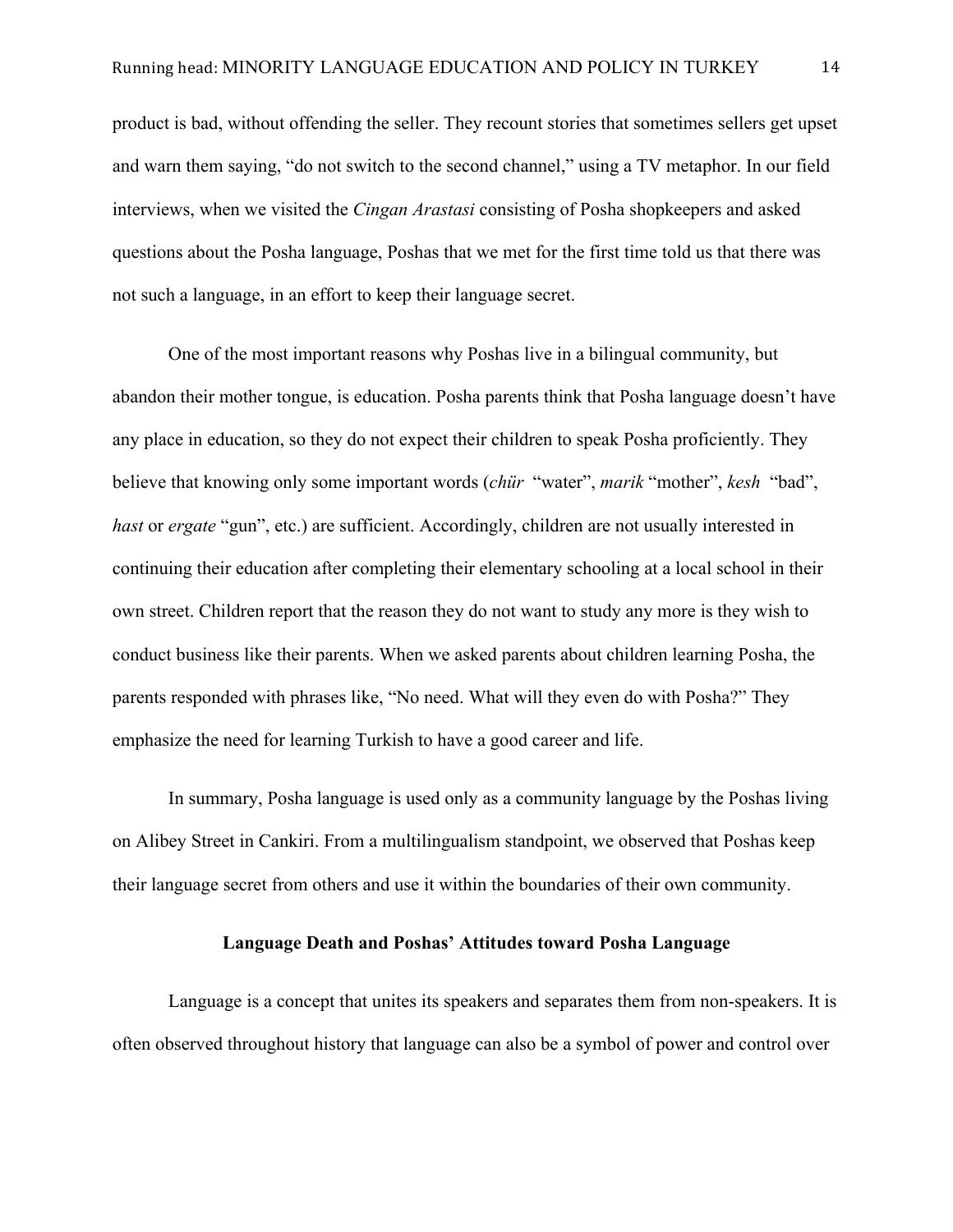people (Matras, 2003, p. 2). For small communities, it can be utilized as an exclusionary practice, depending on the sociopolitical context.

In multilingual communities, small groups might have diverse attitudes toward their own mother tongue. If a group of given languages have official status and are recognized by the public, they can co-exist more effectively. However, this is not the case for many endangered languages. In the latter case, speakers of minor languages might alienate themselves from their own mother tongue in an effort to speak the major language and have a sense of belonging. They may also partially or completely abandon teaching their mother tongue to their children, and use the major language predominantly. Another possible attitude is a tendency to use the major language only when it is required in official settings (Bosnalı, 2007, p. 68).

Cankiri Poshas have partially given up passing their mother tongue to their children, and emphasize the importance of learning Turkish. It appears that they have some valid anxieties and needs that impact these decisions. Cankiri Poshas do not want to be discriminated against due to their language differences, as observed in their response, "We are from Cankiri. We do not have another language or religion. We all speak Turkish. We are Turks and Muslims." This is also evident in the fact that they do not speak Posha outside their community boundaries, other than settings like local market, hospitals, and police stations. It is apparent that they do their best to speak Turkish other than in their private life and emergency conditions. This observation is further supported by the fact that the general public in Cankiri are not aware that Poshas can speak a second language. Poshas' attitude toward their mother tongue is explored through a narrative told by one of our contacts. After living in Kirikkale for 10 years, she moved to Cankiri and relocated to Alibey Street, where predominantly Poshas lived. Although most of her relatives lived in the same street and she interacted with them on a daily basis, she recounts that she first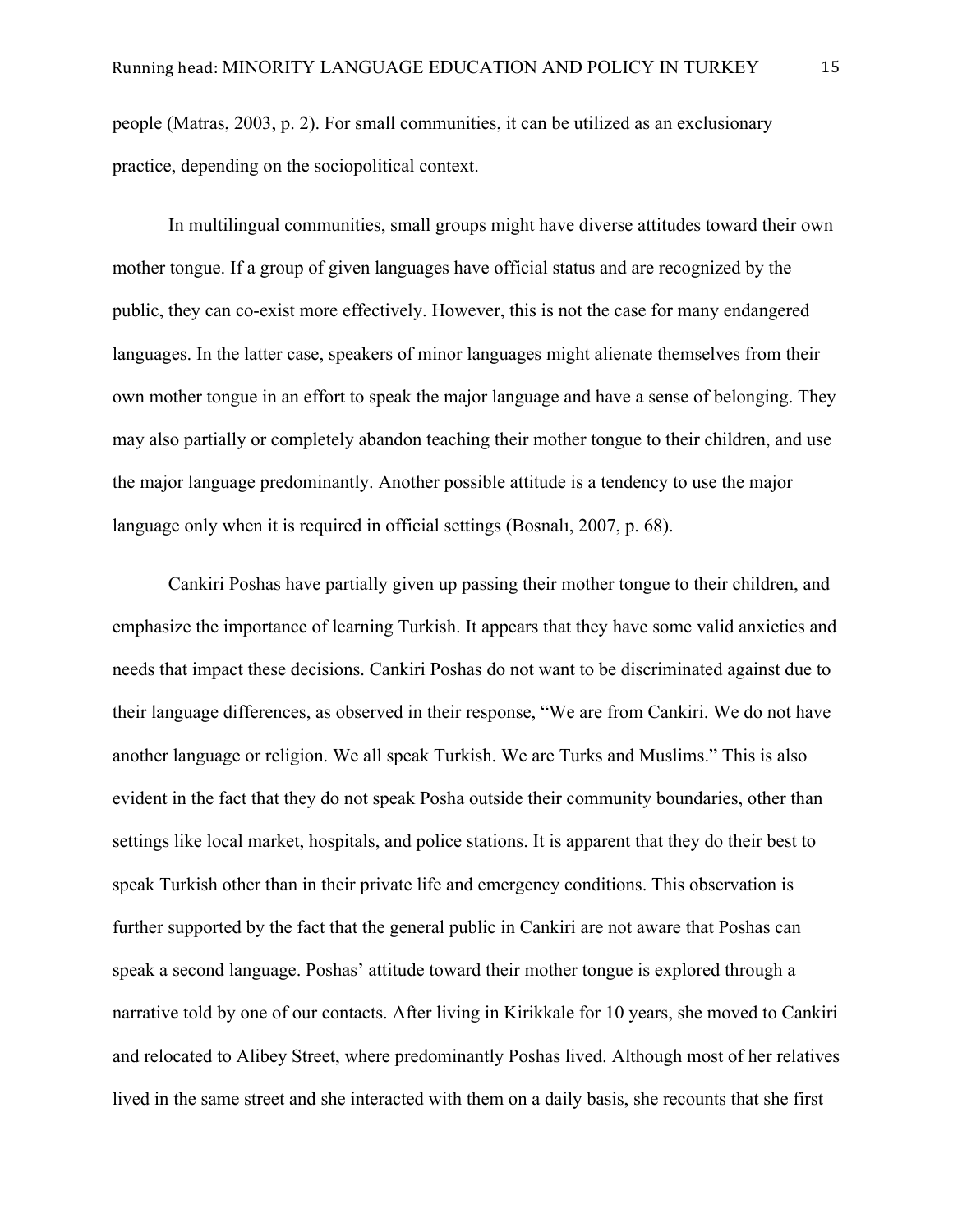thought of people speaking Posha as "backwards." She later got used to speaking the language and it changed her outlook on this language and ultimately helped her in her interactions with her relatives. As mentioned before, the literacy rate of Posha children is quite low. In our observations, there were no speakers older than 50 years old who can read and write. Posha children, almost exclusively, go to the elementary school (*Cumhuriyet Ilkogretim Okulu*) on their street. Because they were told by their teachers not to speak Posha at school, they report that they avoid speaking Posha while they are at school. Parents are generally concerned about their children's education, and report that speaking Posha is not important for their education and livelihood. A working proficiency to communicate among each other, especially in some emergency situations would be sufficient. Children, on the other hand, perceive Posha favorably and think that speaking Posha is a distinctive quality.

In linguistic field studies, there have been cases that attitudes toward a minor language might change throughout the course of a study (Avtans, 2007). We also observed that Poshas, who at the onset of the study wanted to keep their language secret, seemed to be developing a positive attitude toward their mother tongue in later months. At the beginning stages of the field study, parents talked about the disadvantages and stigmas associated with speaking Posha, and did not want their children to speak the Posha language. They reported that children should learn Turkish well and continue their education. However, after several months, during the field interviews, parents wanted to demonstrate a few interactions with their children in Posha. When children were not able to answer their questions, they started to get angry with them for not learning to speak Posha. Parents also recounted that they looked down on their neighbors who cannot speak Posha well, and argued that, "one needed to be stupid for not knowing Posha."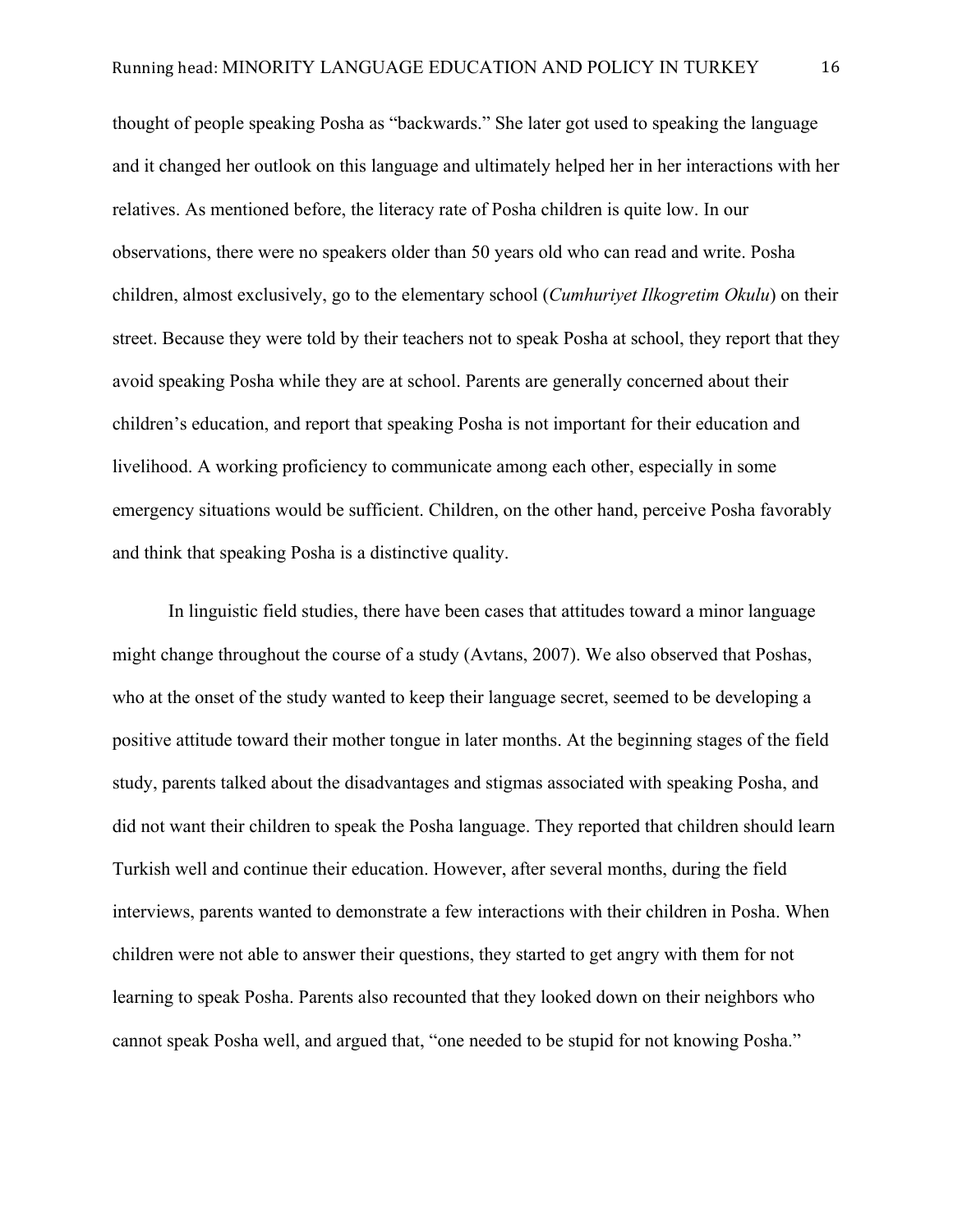They were also curious to see what we collected about their language, and declared an interest in learning the grammar of the language, if we could create a Posha grammar book for them.

In all scales of language endangerment and death, Posha is facing extinction. Based on the UNESCO ad hoc report and from the viewpoint of "intergenerational language transmission," Posha is severely endangered because the Posha language is used mostly by the grandparental generation and up. Children at the age range of 10-15 know Posha at word level, and do not use it in their daily lives. From the viewpoint of "absolute number of speakers," Posha is critically endangered because very few people speak the Posha language actively. The proportion of speakers to the total population is very low. From the viewpoint of "existing language domains," Posha has no utility other than being a community language and has limited usage areas. Therefore, Posha can be considered "limited or formal domains." Many people in the community can understand Posha, but cannot speak it. From the viewpoint of "respond to new domains and media," Posha is insufficient in creating new uses and spaces. It is used only in a few new domains. In our field interviews, we collected such words as: *zarnelik* "telephone" and *zarniski* "television". From the viewpoint of "materials for language education and literacy," there is no orthography available to the speakers. From the viewpoint of "governmental and institutional language attitudes and policies," there is no formal ban on using Posha, but there is not any support system for it either. A few community members support language maintenance; others are indifferent or may even support language loss. Finally, the amount and quality of language documentation can be considered as "fragmentary" based on our field study. We gathered some grammatical sketches, word lists, and texts that would be useful for limited linguistic research, but with inadequate coverage. There are also audio and video recordings, but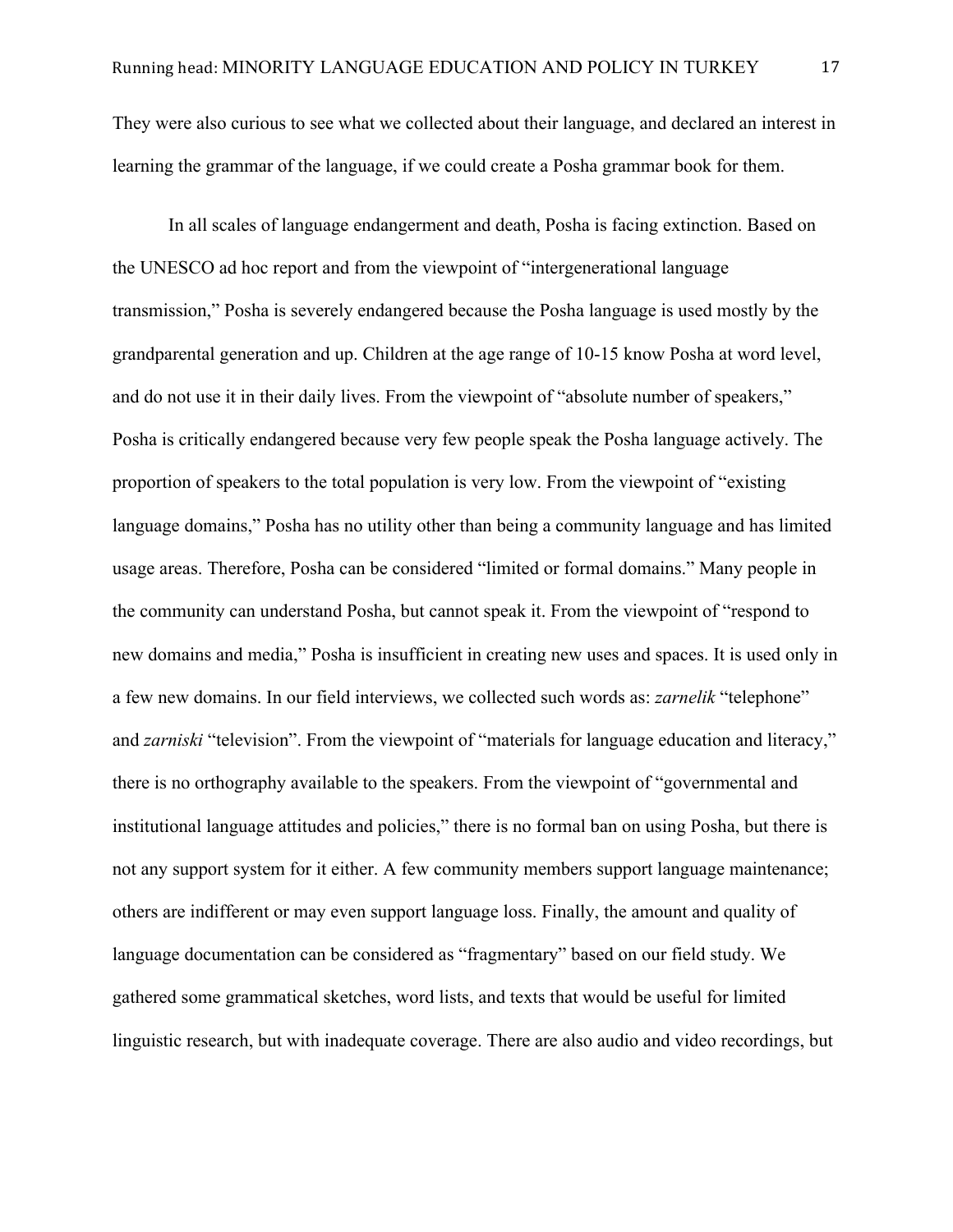in their current form, these resources alone are not sufficient to ensure the maintenance of the Posha language.

# **Conclusion**

As we mentioned in the introduction of this paper, Turkey is a multilingual and multicultural country. In recent years, the obstacles in front of minority languages have been addressed to a great extent. However, minority languages such as Posha have a limited space to maintain their existence. Poshas, while accepting the Posha language as their mother tongue, are timid in transferring Posha to younger generations. In addition, some speakers in the Posha community have a negative attitude towards the Posha language. They believe that learning and speaking Turkish is critical and sufficient on its own for better education and life conditions. Although children seem to be interested in learning Posha, their parents' attitudes toward Posha and insistence on Turkish for their education might negatively impact children's motivation to learn Posha. Our findings, as a result of the short field study, indicate that there is a critical need for a detailed field study exploring and documenting the Posha language. Future studies should explore the Posha language and community with further details and documentation.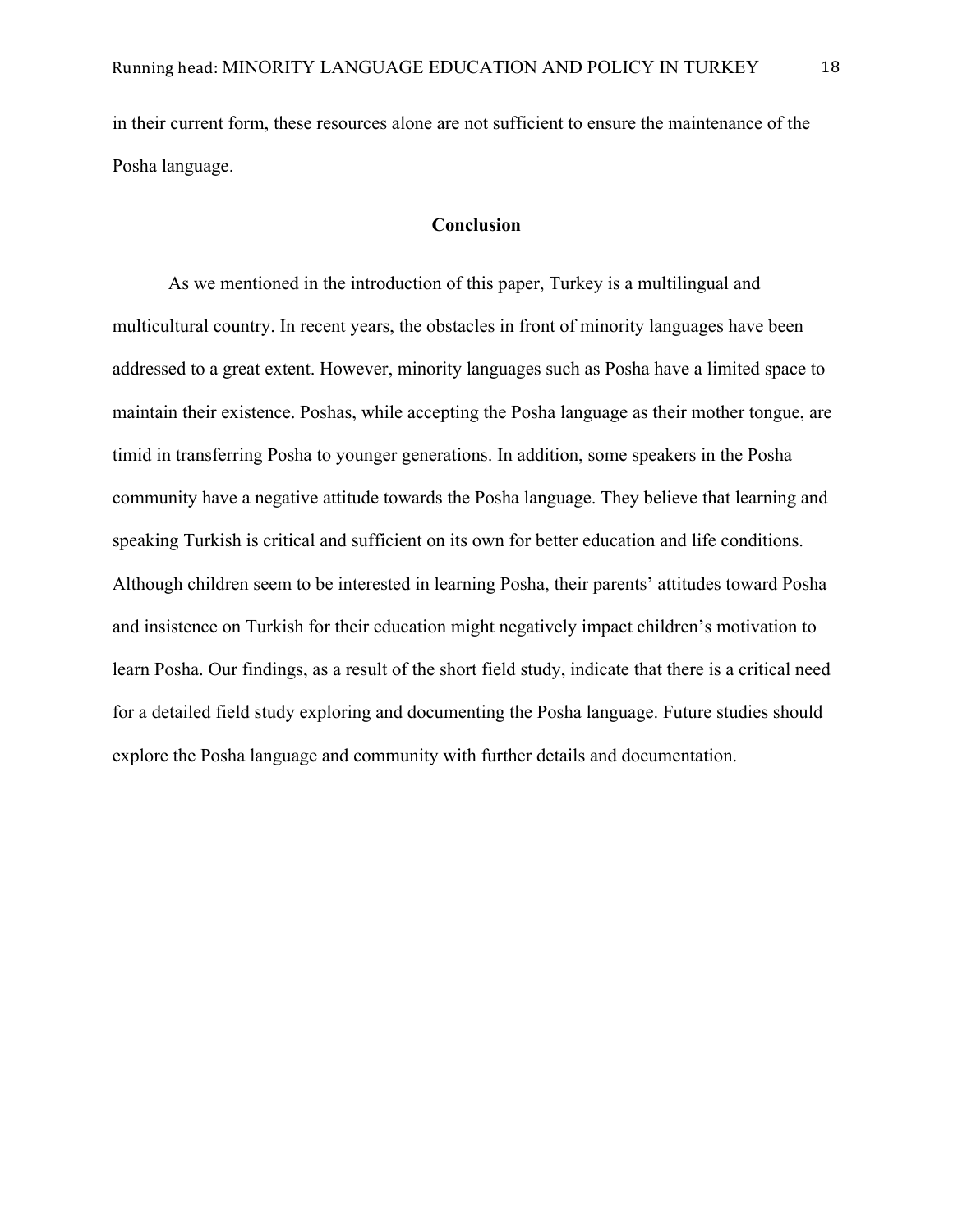## **References**

Akdoğan, N. S. (2012). The "Speak Turkish Campaigns" and the Jewish Community during the reformation and nation building process of The Early Turkish Republic, 1928;1938. Jewish Migration: Voices of the Diaspora. In R. Speelman, M. Jansen & S. Gaiga (Eds.), *Italianistica Ultraiectina.* Utrecht: Igitur Publishing.

Andrews, P. A. (1989). *Ethnic Groups in the Republic of Turkey*. Wiesbaden: Reichert.

Avtans, A. (2007). Humane face of language documentation: a Great Andamanese experience. In Peter K. Austin, Oliver Bond, and David Nathan (Eds.) *Proceeding Conference on Language Documentation & Linguistic Theory* (pp. 21-28). London: Department of Linguistics.

- Bosnalı, S. (2007). İran'da "diller çatışması" ve Azeri Türkçesinin konumuna Toplumdilbilimsel bir bakış. *Turkology in Turkey (Studia Uralo-Altaica), 47*, 65-77.
- Brenzinger, Matthias et al. (2003). *Language vitality and endangerment*. Paris: UNESCO Ad Hoc Expert Group Meeting on Endangered Languages. Retrieved from http://www.unesco.org/culture/ich/doc/src/00120-EN.pdf.

Buran, A., & Yüksel Çak, B. (2012). *Türkiye'de Diller ve Etnik Gruplar*. Ankara: Akçağ.

- Demir, N. (1996). *Batı Trakya'da Türkçe'nin Durumu. Bir 6*, 95-110.
- Demir, N., & Üzüm, M. (2014). Çankırı Poşaları. In N. D. & F. Y. (Eds.), *Mehmet Özmen Armağanı* (137-152). Adana: Çukurova Üniversitesi Yay.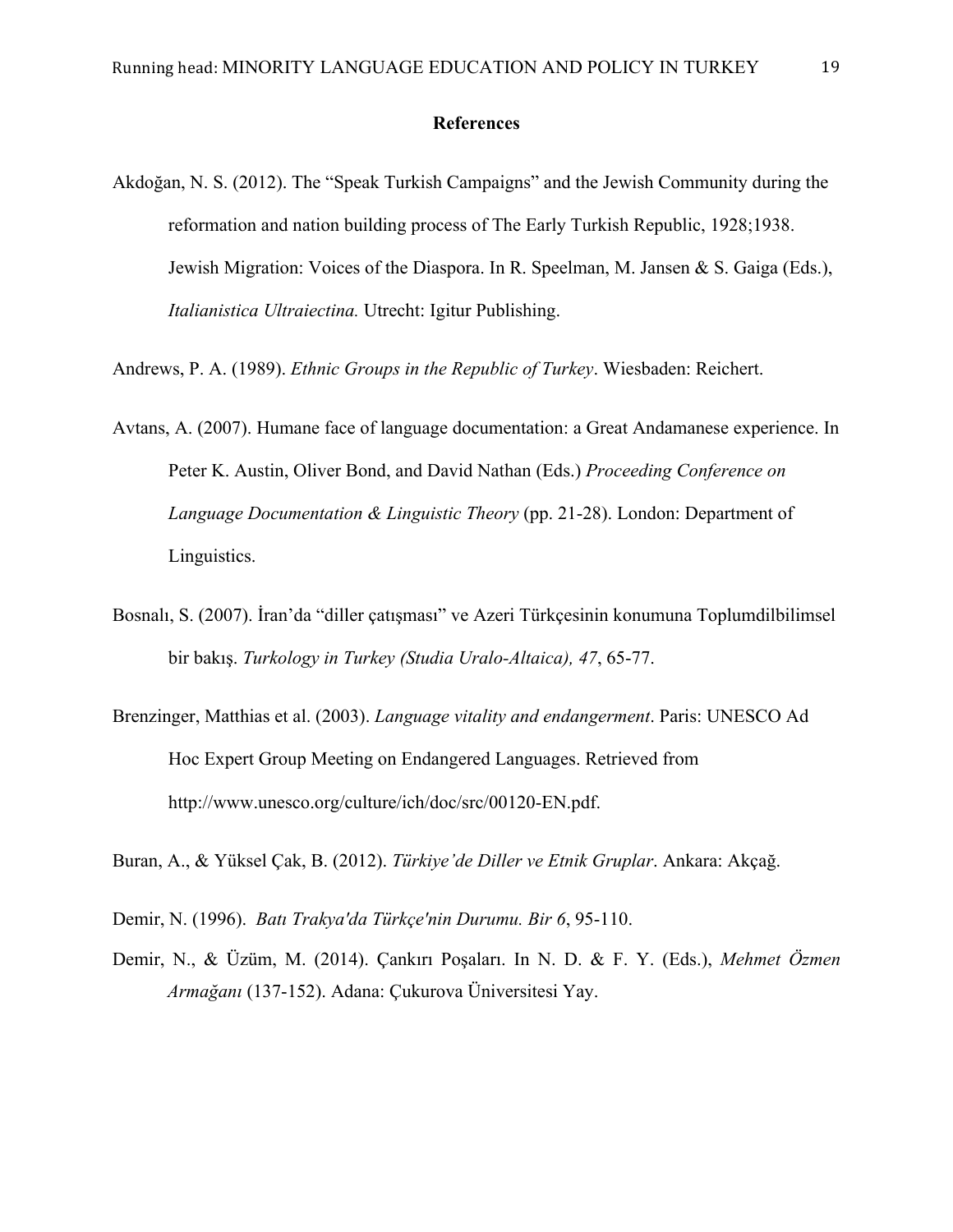- Demir, N., & Üzüm, M. (2017). Some remarks on the Poshas of Çankırı. In C. B. (Ed.), *Linguistic Minorities in Turkey and Turkic –speaking Minorities of the Peripheries, Turcologica* 111. Wiesbaden: Harrassowitz Verlag. (in press)
- Demir, N., & Weber, P. (1996). Die türkische Minderheit in Griechenland Beobachtungen während eines Arbeitsbesuches in Westtrazien. *Europa Etnica 1-2/96, 53 Jahrgang*, 29- 34.
- Demir, N., & Yılmaz, E. (2014). *Bitmeyen Öykü: Alfabe Tartışmaları*. Ankara Hoca Ahmet Yesevi Uluslararası Türk-Kazak Üniversitesi Yayını.
- Gibbos, J., & Ramirez, E. (2004). *Maintaining a Minority Language: A case Study of Hispanic Teenagers*. Canada: Multilingual Matters.
- Haig, G. (2003). Sprachenvielfalt und Sprachenpolitik am Rande Europas: die Minderheitensprachen der Türkei. In D. Metzing (Ed.), *Sprachen in Europa: Sprachpolitik, Sprachkontakt, Sprachkultur, Sprachentwicklung, Sprachtypologie* (pp. 167-186). Bielefeld: Aisthesis.
- Kılıç, M. (2010). 'Türkleştirme' Dağında Bir 'Musa' ve Evamir-i Aşere (On Emir). *SDÜ Fen Edebiyat Fakültesi Sosyal Bilimler Dergisi, 21*, 167-191.
- Marsh, A. (2008). Etnisite ve Kimlik: Çingenelerin Kökeni. In E. Uzpeder, S. Danova, S. Özçelik, S. Gökçen (Eds.), *Biz Buradayız Türkiye'de Romanlar Ayrımcı Uygulamalar ve Hak Mücadelesi* (pp. 19-27). İstanbul: Mart Matbaacılık.